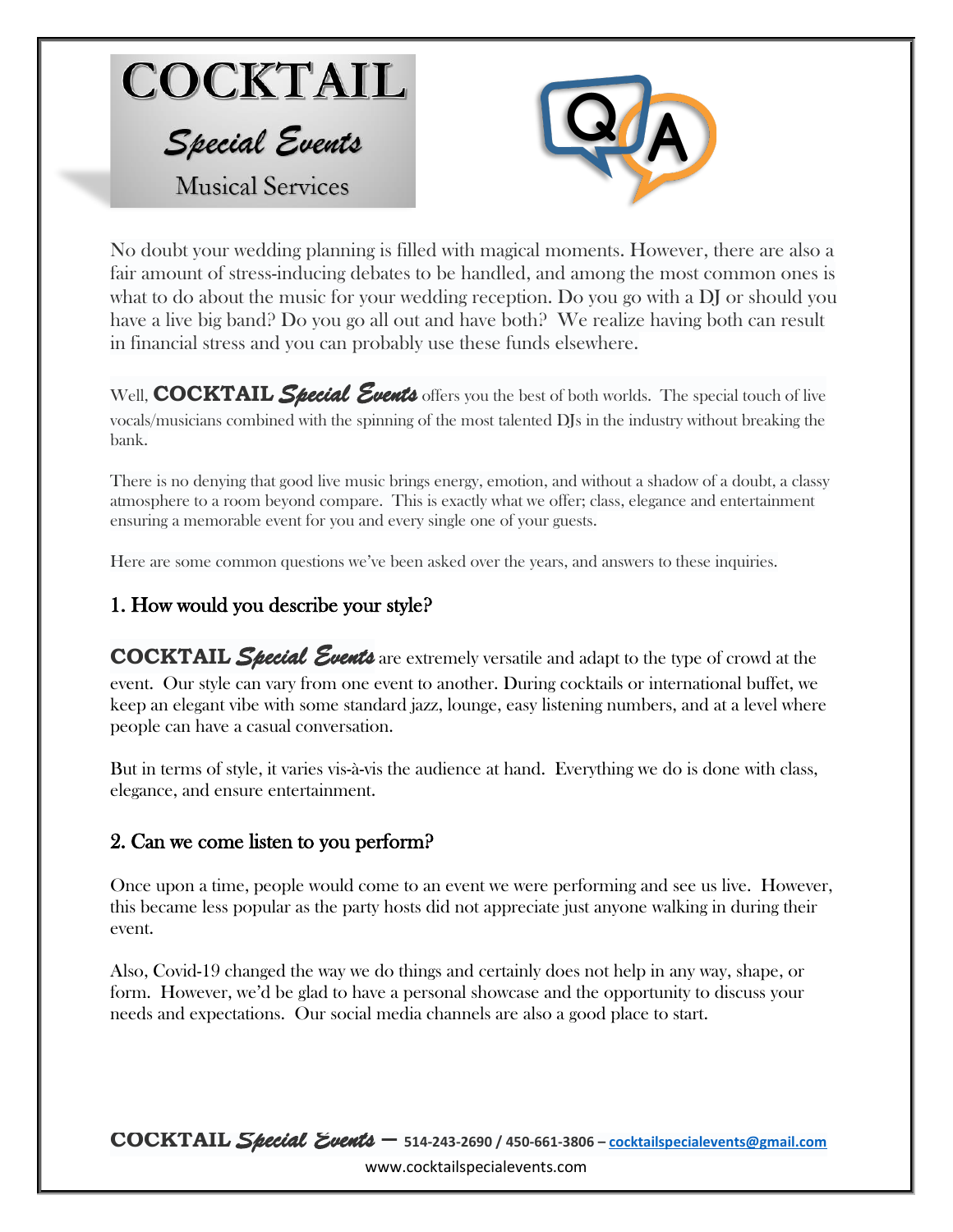## 3. How do you cooperate with reception venues?

Well, ask the hotels, reception halls, restaurants or synagogues about **COCKTAIL** *Special* 

*Events* and John Pacelli. We are known to be easy to work with, respectful and 100% cooperative.

Cooperation with the venue is of the utmost importance to us. We go through the evening itinerary with the event manager and communicate throughout the evening. We take great pride in having established a stellar reputation in the industry.

#### 4. Can you play the songs that are important to us (such as a traditional Jewish hora tune or a favorite pop hit)?

Absolutely! Just name the tune.

## 5. How many musicians are in the band, and available? How many vocalists? Are there different options as far as how many musicians/instruments we can hire?

As a standard line up, we have John Pacelli on vocals & guitar, the most talented female singer in the industry, and an additional male singer serving as our DJ for the evening. You can customize this line-up to your liking; add a saxophone player, drummer, additional singers; whatever your heart desires.

## 6. Do you plan to use lighting or any other special effects?

Yes, we do have a light show system. We opted for warm and elegant light systems for the stage and dance floor.

Keeping the vibe classy and elegant, our light show system will not be a nuisance to sitting guests having lights beaming directly on them. We set up our light systems depending on space and table settings.

# 7. Who will do the setup?

We have the greatest crew setting up the stage and I am also present to oversee and insure nothing less than perfection.

# 8. How do you ensure a comfortable sound level for all the guests?

The million-dollar question! There is nothing more annoying than music played at a level where you can't barely hear the person next to you. Not only is it irritating, but very bad for our reputation. Sound is controlled throughout the evening to avoid unhappy guests. Also, we use state of the art equipment and speakers able to project longer and wider projections without raising the volumes.

**COCKTAIL** *Special Events –* **514-243-2690 / 450-661-3806 – [cocktailspecialevents@gmail.com](mailto:cocktailspecialevents@gmail.com)** www.cocktailspecialevents.com